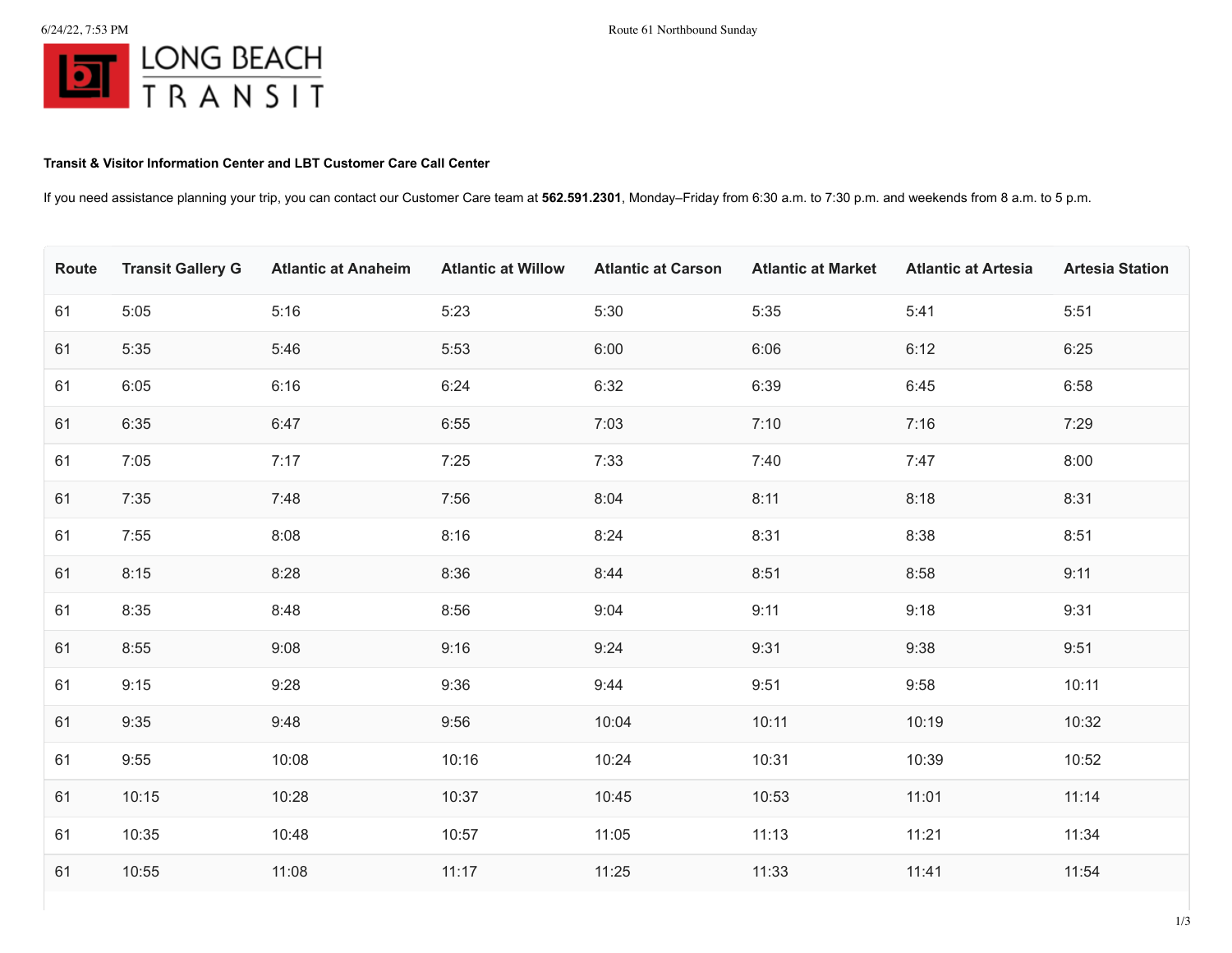6/24/22, 7:53 PM Route 61 Northbound Sunday

| Route | <b>Transit Gallery G</b> | <b>Atlantic at Anaheim</b> | <b>Atlantic at Willow</b> | <b>Atlantic at Carson</b> | <b>Atlantic at Market</b> | <b>Atlantic at Artesia</b> | <b>Artesia Station</b> |
|-------|--------------------------|----------------------------|---------------------------|---------------------------|---------------------------|----------------------------|------------------------|
| 61    | 11:15                    | 11:28                      | 11:37                     | 11:45                     | 11:53                     | 12:01                      | 12:14                  |
| 61    | 11:35                    | 11:48                      | 11:57                     | 12:06                     | 12:14                     | 12:22                      | 12:35                  |
| 61    | 11:55                    | 12:08                      | 12:17                     | 12:26                     | 12:34                     | 12:42                      | 12:55                  |
| 61    | 12:15                    | 12:28                      | 12:37                     | 12:46                     | 12:54                     | 1:02                       | 1:15                   |
| 61    | 12:35                    | 12:48                      | 12:57                     | 1:06                      | 1:14                      | 1:22                       | 1:35                   |
| 61    | 12:55                    | 1:08                       | 1:17                      | 1:26                      | 1:34                      | 1:42                       | 1:55                   |
| 61    | 1:15                     | 1:28                       | 1:37                      | 1:46                      | 1:54                      | 2:02                       | 2:15                   |
| 61    | 1:35                     | 1:48                       | 1:57                      | 2:06                      | 2:14                      | 2:22                       | 2:35                   |
| 61    | 1:55                     | 2:08                       | 2:17                      | 2:26                      | 2:34                      | 2:42                       | 2:55                   |
| 61    | 2:15                     | 2:28                       | 2:37                      | 2:46                      | 2:54                      | 3:02                       | 3:15                   |
| 61    | 2:35                     | 2:48                       | 2:57                      | 3:06                      | 3:14                      | 3:22                       | 3:35                   |
| 61    | 2:55                     | 3:08                       | 3:17                      | 3:26                      | 3:34                      | 3:42                       | 3:55                   |
| 61    | 3:15                     | 3:28                       | 3:37                      | 3:46                      | 3:54                      | 4:02                       | 4:15                   |
| 61    | 3:35                     | 3:48                       | 3:57                      | 4:06                      | 4:14                      | 4:21                       | 4:34                   |
| 61    | 3:55                     | 4:08                       | 4:17                      | 4:26                      | 4:34                      | 4:41                       | 4:54                   |
| 61    | 4:15                     | 4:28                       | 4:37                      | 4:46                      | 4:54                      | 5:01                       | 5:14                   |
| 61    | 4:35                     | 4:48                       | 4:57                      | 5:06                      | 5:14                      | 5:21                       | 5:34                   |
| 61    | 4:55                     | 5:08                       | 5:17                      | 5:26                      | 5:34                      | 5:41                       | 5:54                   |
| 61    | 5:15                     | 5:28                       | 5:37                      | 5:45                      | 5:53                      | 6:00                       | 6:11                   |
| 61    | 5:35                     | 5:48                       | 5:57                      | 6:05                      | 6:13                      | 6:20                       | 6:31                   |
| 61    | 5:55                     | 6:08                       | 6:15                      | 6:23                      | 6:31                      | 6:38                       | 6:49                   |